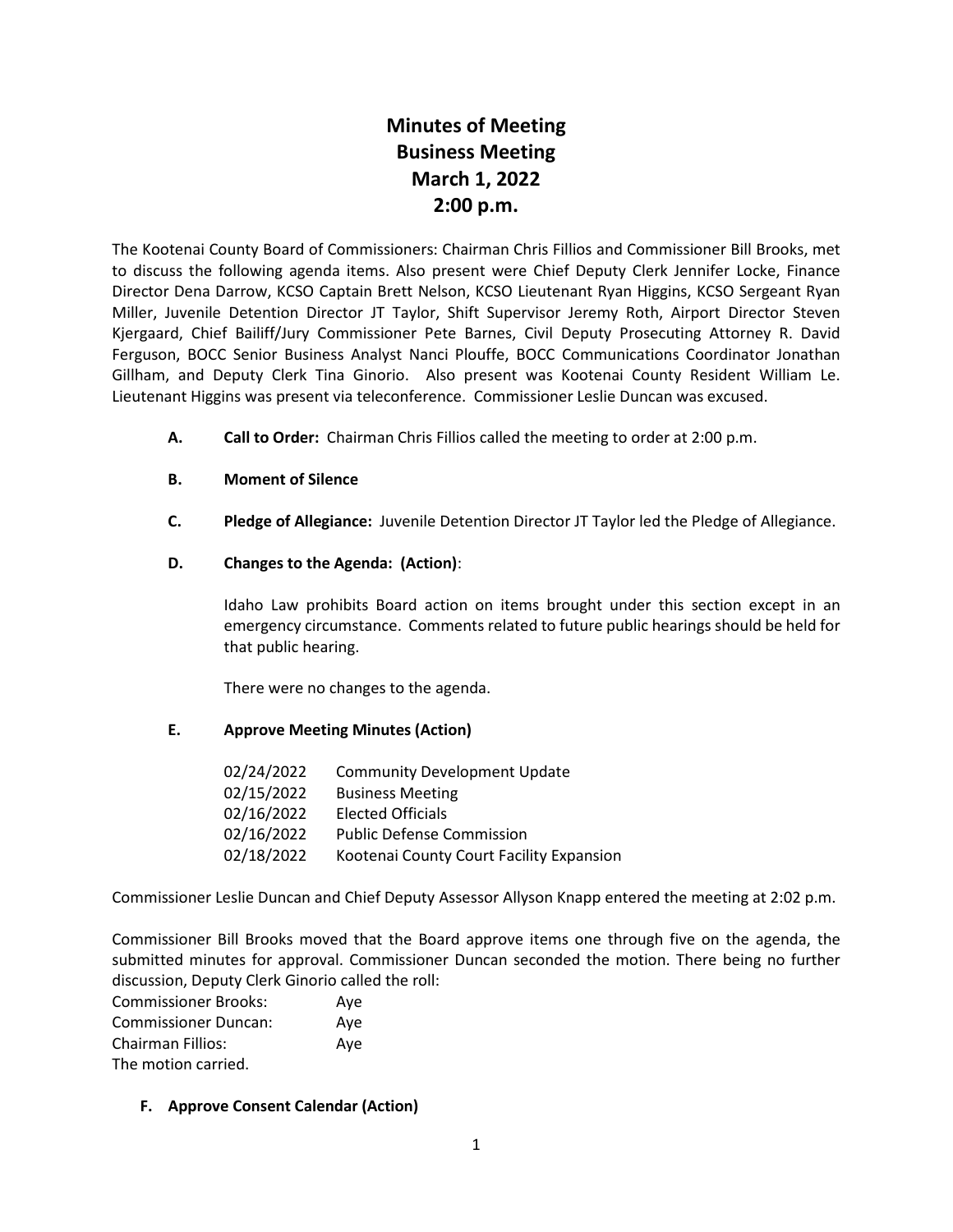BOCC Signatures for Indigent Cases: 02/17/2022 – 02/23/2022 Assessor Cancel Occupancy Billing – Tax Charge Correction Assessor Allow Homeowner Exemption Human Resources PAF/SCF Report for FY22 PP05 Week 2

Commissioner Brooks moved that the Board approve items six through nine as part of the Consent Calendar. Commissioner Duncan seconded the motion. There being no further discussion, Deputy Clerk Ginorio called the roll:

Commissioner Brooks: Aye Commissioner Duncan: Aye Chairman Fillios: Aye The motion carried.

### **G. Approve Payables List (Action):**

Commissioner Duncan moved that the Board accept the Payables List for the week of February 21, 2022 through February 25, 2022 in the amount of \$412,321.51, with no jury payments. Commissioner Brooks seconded the motion. There being no further discussion, Deputy Clerk Ginorio called the roll:

| <b>Commissioner Brooks:</b> | Aye |
|-----------------------------|-----|
| <b>Commissioner Duncan:</b> | Ave |
| Chairman Fillios:           | Ave |
| The motion carried.         |     |

### **H. Business:**

### **Scope of Work and Contract/Impact Fee Analysis/Capital Improvement Plan Development/Galena Consulting/BOCC (Action)**

Commissioner Brooks stated that the contract with Galena Consulting for the Impact Fee Analysis was ready for signing.

Commissioner Brooks moved that the Board approve the scope of work and contract for the Impact Fee Analysis for the Capital Improvement Plan Development with Galena Consulting. Commissioner Duncan seconded the motion. There being no further discussion, Deputy Clerk Ginorio called the roll:

| Commissioner Brooks:        | Aye |
|-----------------------------|-----|
| <b>Commissioner Duncan:</b> | Ave |
| <b>Chairman Fillios:</b>    | Ave |
| The motion carried.         |     |

Commissioner Duncan reported that the process would be accelerated so that all the community outreach could be done at once, rather than in two separate batches.

### **Proclamation: Telecommunicator's Week/911 (Action)**

KCSO Lieutenant Ryan Higgins asked the Board to approve a proclamation declaring April 10 through April 17, 2022 as Telecommunicator's Week.

Commissioner Duncan read the proclamation into the record.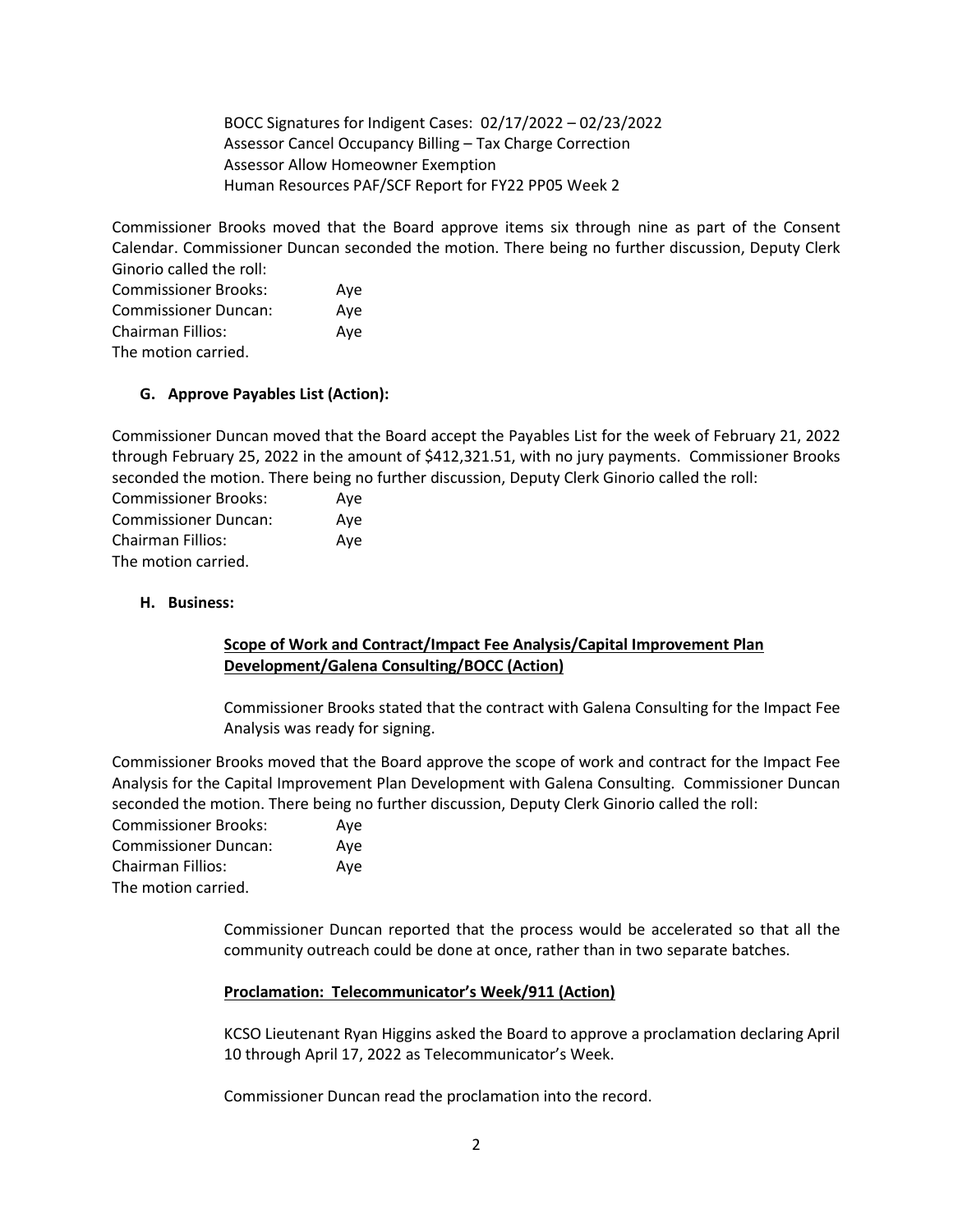Commissioner Duncan moved that the Board declare the week of April 10, 2022 through April 17, 2022 Telecommunicator's Week. Commissioner Brooks seconded the motion. There being no further discussion, Deputy Clerk Ginorio called the roll:

| <b>Commissioner Brooks:</b> | Aye |
|-----------------------------|-----|
| <b>Commissioner Duncan:</b> | Ave |
| <b>Chairman Fillios:</b>    | Aye |
| The motion carried.         |     |

### **Advisory Board – Application/David Atkins/Community Guardians – Term Ending 12/31/2022/BOCC (Action)**

Commissioner Brooks moved that the Board approve the appointment of David Atkins to the Board of Community Guardians for the term ending December 31, 2022. Commissioner Duncan seconded the motion. There being no further discussion, Deputy Clerk Ginorio called the roll:

Commissioner Brooks: Aye Commissioner Duncan: Aye Chairman Fillios: Aye The motion carried.

# **Advisory Board – Appointment/Suzanne Scheidt/Aquifer Protection District – Term Expires 12-31-2022/BOCC (Action)**

Commissioner Duncan moved that the Board approve the appointment of Suzanne Scheidt to the Aquifer Protection District for the term ending December 31, 2022. Commissioner Brooks seconded the motion. There being no further discussion, Deputy Clerk Ginorio called the roll:

Commissioner Brooks: Aye Commissioner Duncan: Aye Chairman Fillios: Aye The motion carried.

### **Contract for Services between Robobem PREA Auditing LLC and District I Juvenile Detention/Robobem PREA Auditing LLC/Palmquist/Juvenile Detention (Action)**

Juvenile Detention Director JT Taylor requested the Board's approval for a contract for services between Robobem PREA (Prison Rape Elimination Act) Auditing LLC and District I Juvenile Detention. He remarked that this agency was local and would be much less expensive than others they had looked at. He said the audit would take effect at the end of August 2022 and the expense was included in their budget.

Commissioner Brooks moved that the Board approve the contract for services between Robobem PREA Auditing LLC and District I Juvenile Detention. Commissioner Duncan seconded the motion. There being no further discussion, Deputy Clerk Ginorio called the roll:

| <b>Commissioner Brooks:</b> | Ave |
|-----------------------------|-----|
| <b>Commissioner Duncan:</b> | Ave |
| Chairman Fillios:           | Ave |
| The motion carried.         |     |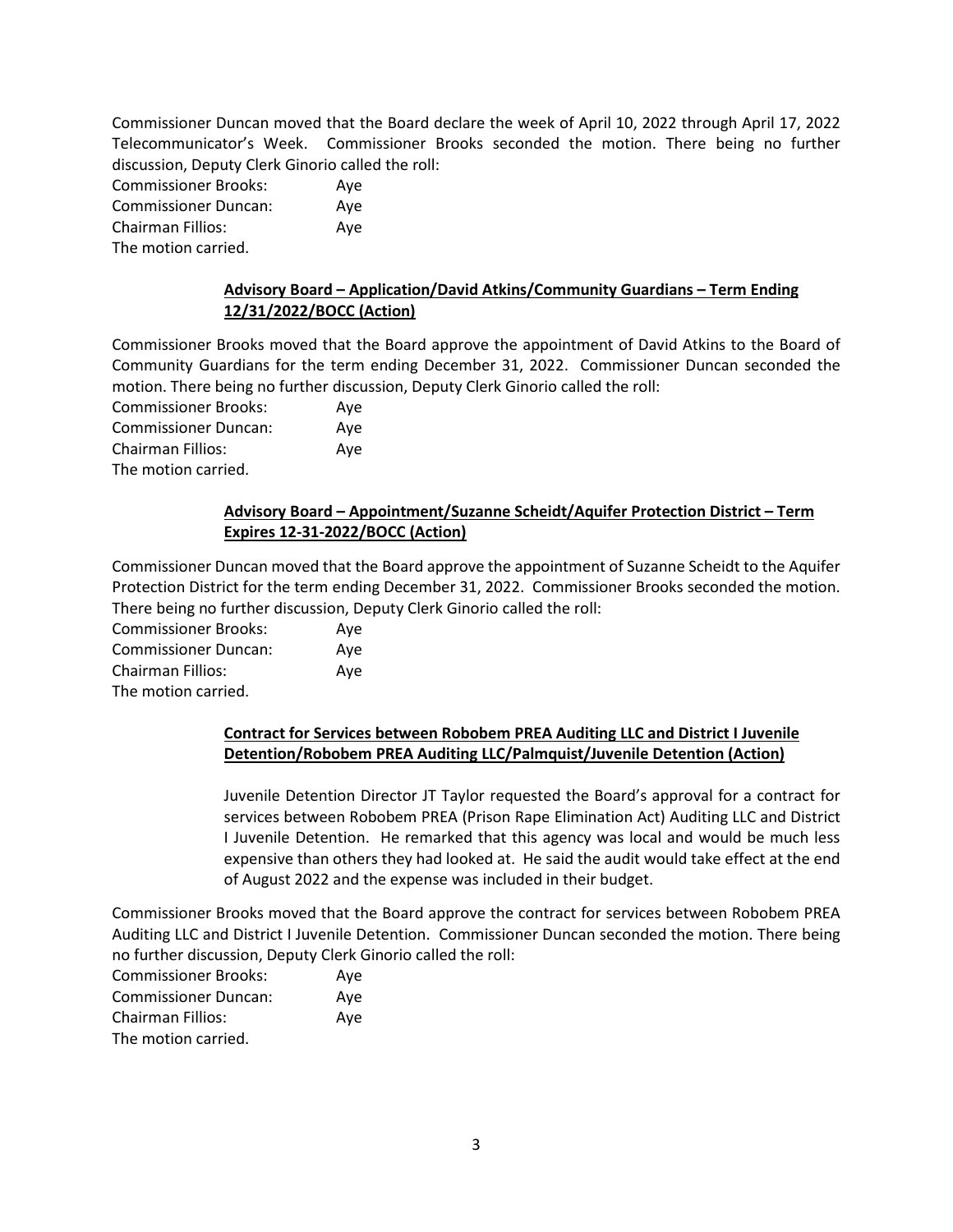# **Program Agreement and MOA/US Customs and Border Protection/CDA Jet Center LLC/Airport (Action)**

Airport Director Steven Kjergaard requested the Board's approval of a program agreement and MOA (Memorandum of Agreement). He explained that CDA Jet Center LLC (aka Stancraft Jet Center LLC) would have an US Customs and Border Protection agent present for 40 hours a week. He said that the County would receive the money from Stancraft to pay for the agent, then pass it on; there would be no actual cost to the County. He confirmed that the agreement would terminate immediately if Stancraft decided they no longer wished to pay for it.

Commissioner Duncan remarked that having an agent present would allow people coming directly from Canada or other places out of the country to land at the Airport instead of going elsewhere.

Commissioner Duncan moved that the Board approve the Program Agreement and MOA with Stancraft Jet Center or CDA Jet center LLC with Kootenai County and also approve the US Customs and Border Protection Agreement with Kootenai County. Commissioner Brooks seconded the motion. There being no further discussion, Deputy Clerk Ginorio called the roll:

| <b>Commissioner Brooks:</b> | Aye |
|-----------------------------|-----|
| <b>Commissioner Duncan:</b> | Ave |
| <b>Chairman Fillios:</b>    | Aye |
| The motion carried.         |     |

# **Financial/Budget: Transfer of K9 Insurance Reimbursement to K9 Donation Account/Sheriff/Patrol (Action)**

KCSO Captain Brett Nelson reminded those present that K9 Dyno had been retired due to health issues and that ICRMP (Idaho Counties Risk Management Program) had paid for his replacement. Captain Nelson asked that the amount of \$16,749.34 be transferred from the County's Reimbursement Account to the K9 Donation Account. He confirmed that the funds would be used to replace the dog and for any other related expenses.

Commissioner Brooks moved that the Board approve the transfer of the K9 insurance reimbursement to the K9 Donation Account. Commissioner Duncan seconded the motion. There being no further discussion, Deputy Clerk Ginorio called the roll:

| <b>Commissioner Brooks:</b> | Aye |
|-----------------------------|-----|
| <b>Commissioner Duncan:</b> | Ave |
| <b>Chairman Fillios:</b>    | Ave |
| The motion carried.         |     |

Captain Nelson exited the meeting at 2:14 p.m.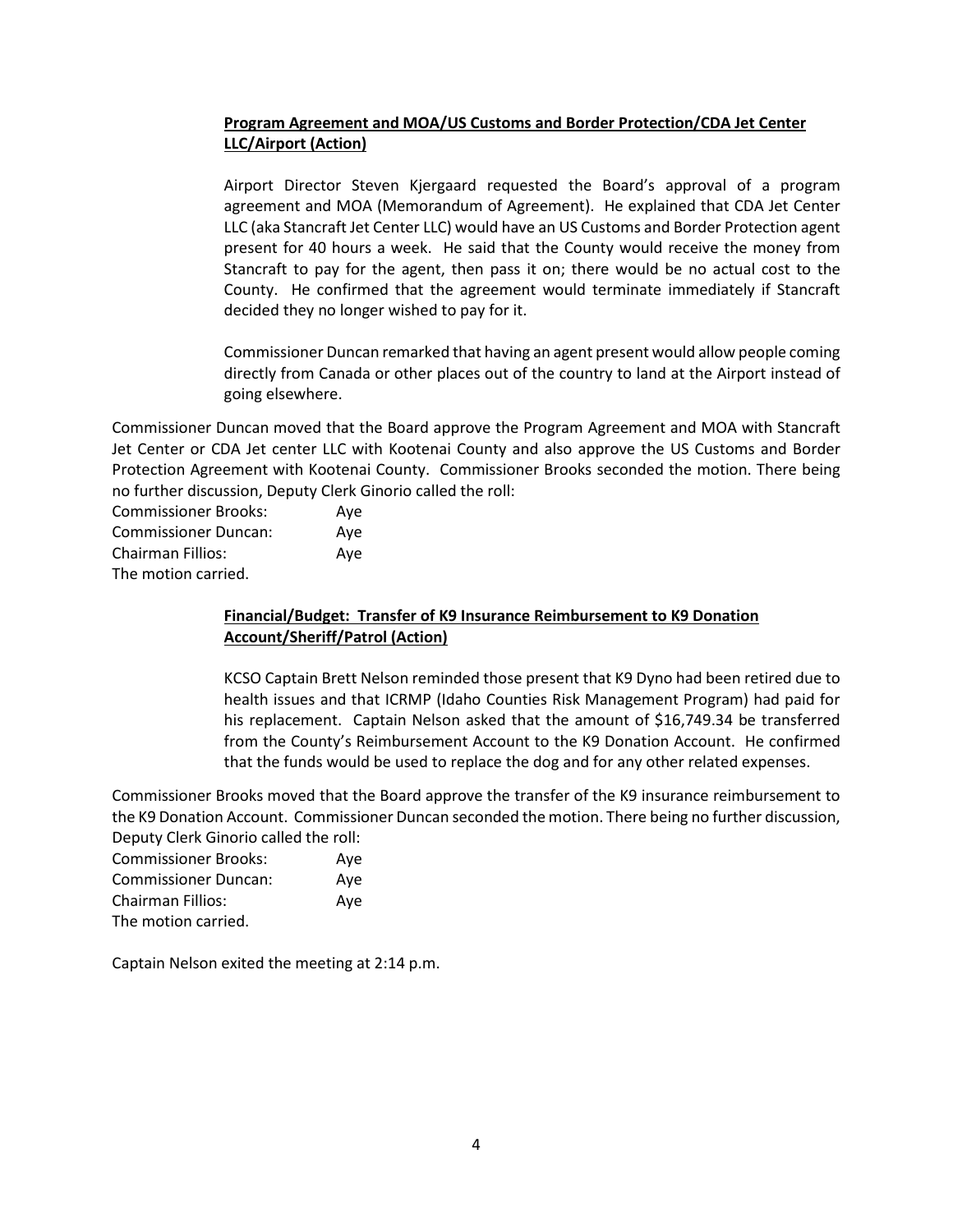# **Grant Agreement/Agreement between Idaho Department of Parks and Recreation and KC Recreational Boating Safety Program/Idaho Department of Parks and Recreation (IDPR) \$112,712/Cash Match Vessel Account \$56,356/Resource Management Office (Action)**

KCSO Sergeant Ryan Miller requested the Board's approval of a grant agreement between the Idaho Department of Parks & Recreation and the Kootenai County Recreational Boating Safety Program in the amount of \$112,712, with a cash match of \$56,356 to come from the Vessel Account. He said this would pay for the Marine Deputies.

Commissioner Duncan moved that the Board approve the grant agreement between the Idaho Department of Parks and Recreation and the Kootenai County Recreational Boating Safety Program. Commissioner Brooks seconded the motion. There being no further discussion, Deputy Clerk Ginorio called the roll:

| <b>Commissioner Brooks:</b> | Ave |
|-----------------------------|-----|
| <b>Commissioner Duncan:</b> | Ave |
| Chairman Fillios:           | Ave |
| The motion carried.         |     |

# **Ratify Contract for District Court to use Eagles Property for Jury Selection/First Session March 1st 2022/Hayden Eagles/Bailiffs & Security (Action)**

Chief Bailiff/Jury Commissioner Pete Barnes requested that the Board ratify a contract for District Court to use property owned by the Hayden Eagles for jury selection as needed. He commented that there were facilities at the Fairgrounds and in Administrative Building Meeting Room 1B that could also be used, if necessary.

Commissioner Brooks moved that the Board ratify the contract for District Court to use Eagles property for jury selection. Commissioner Duncan seconded the motion. There being no further discussion, Deputy Clerk Ginorio called the roll:

| <b>Commissioner Brooks:</b> | Aye |
|-----------------------------|-----|
| <b>Commissioner Duncan:</b> | Aye |
| <b>Chairman Fillios:</b>    | Aye |
| The motion carried.         |     |

Civil Deputy Prosecuting Attorney R. David Ferguson exited the meeting at 2:18 p.m.

### **Status Update Pending Items (Discussion)**

### Facilities Expansion

Commissioner Duncan said that they were just waiting for the ARPA (American Rescue Plan Act) presentation in March to proceed.

### PAC Airport Lease

Commissioner Duncan stated that PAC (Panhandle Area Council) had their next Board meeting on March 24, 2022. She indicated that the agreement would be signed by them at that time and would then come to the BOCC.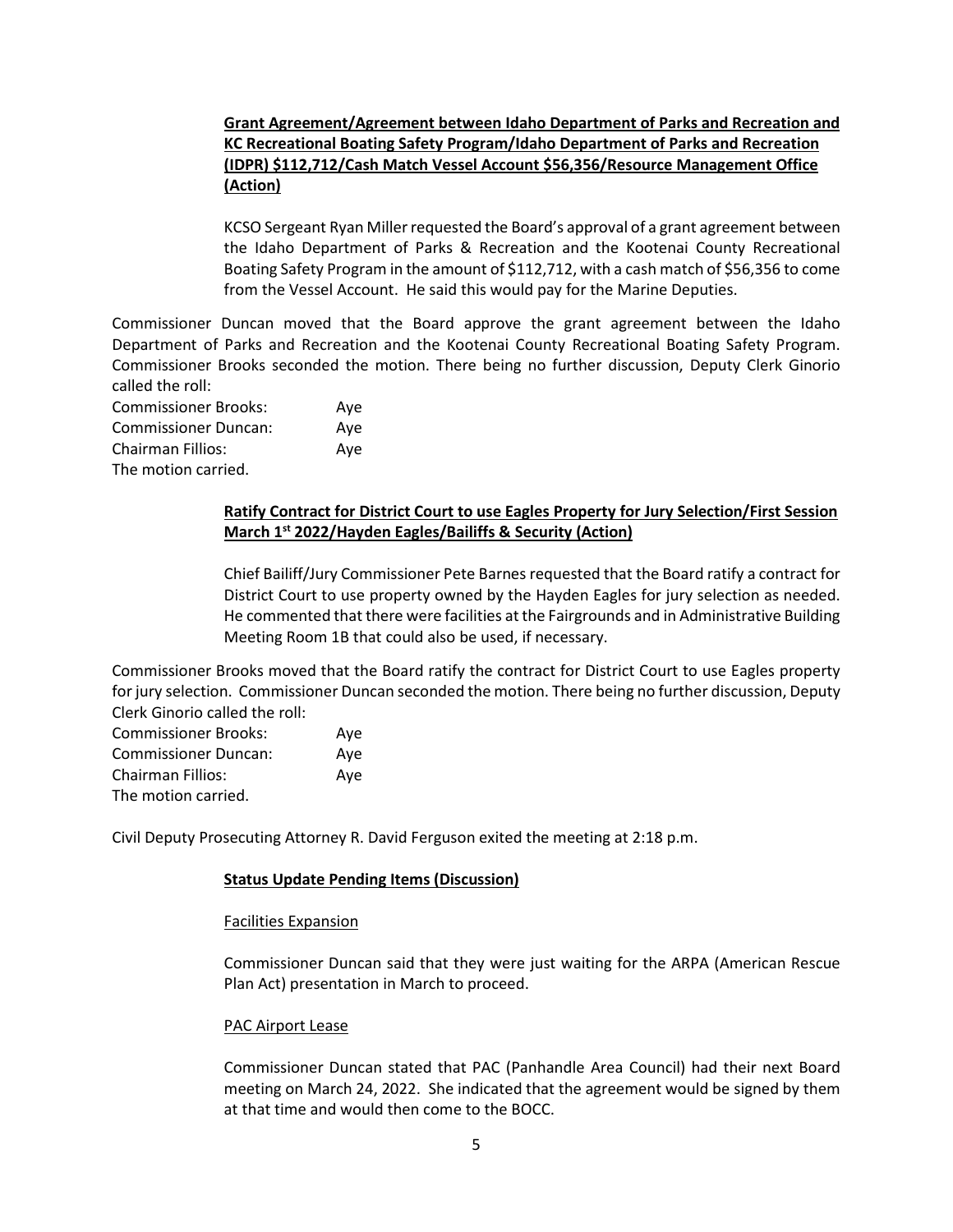#### Skeet & Gun Club

Commissioner Brooks said he had not yet received any information from them.

#### Impact Fee Analysis

Commissioner Brooks announced that the agreement had been completed. He suggested the item be removed from the Status Update list.

#### North Lot Land Sale

Commissioner Duncan reported that the plot survey had been completed and sent to Legal, so that the deed could be completed, after which the documents would be presented at a Business Meeting.

#### Financial Snapshot

Finance Director Dena Darrow provided an update of the County's financial status. She commented that we were 40% through the current fiscal year.

- Medical expenses were at or under 40%, which was on target for the time of year.
- Budgeted expenses to actual expenses, listed by Elected Official showed that all areas were also under 40%
- Public Defender had the most open positions, followed by the Jail and 911. She said these three areas account for 52% of all openings.
- Overtime use, if KCSO were considered as a whole, was just under 40%, which she commented was excellent, considering their staffing issues. She said the Overtime at the Assessor's Office, Clerk's Office and District Court was significant, but also understandable considering their staffing issues and other areas were all on track.
- Ms. Darrow commented that Revenues looked high at the moment because there was substantial grant money that had been collected but not yet spent.

### ARPA Statement

Chairman Fillios read the prepared ARPA statement into the record.

**I. Public Comment (Discussion):** This section is reserved for citizens wishing to address the Board regarding a County related issue. Idaho Law prohibits Board action on items brought under this section except in an emergency circumstance. Comments related to future public hearings should be held for that public hearing.

William Le, Coeur d'Alene, asked for confirmation of the date, time and location of the ARPA Town Hall Meeting.

Commissioner Duncan stated that she was holding the Town Hall Meeting on March 8, 2022, from 6:00 p.m. through 8:00 p.m. in Meeting Room 1A & 1B at the Administrative Building.